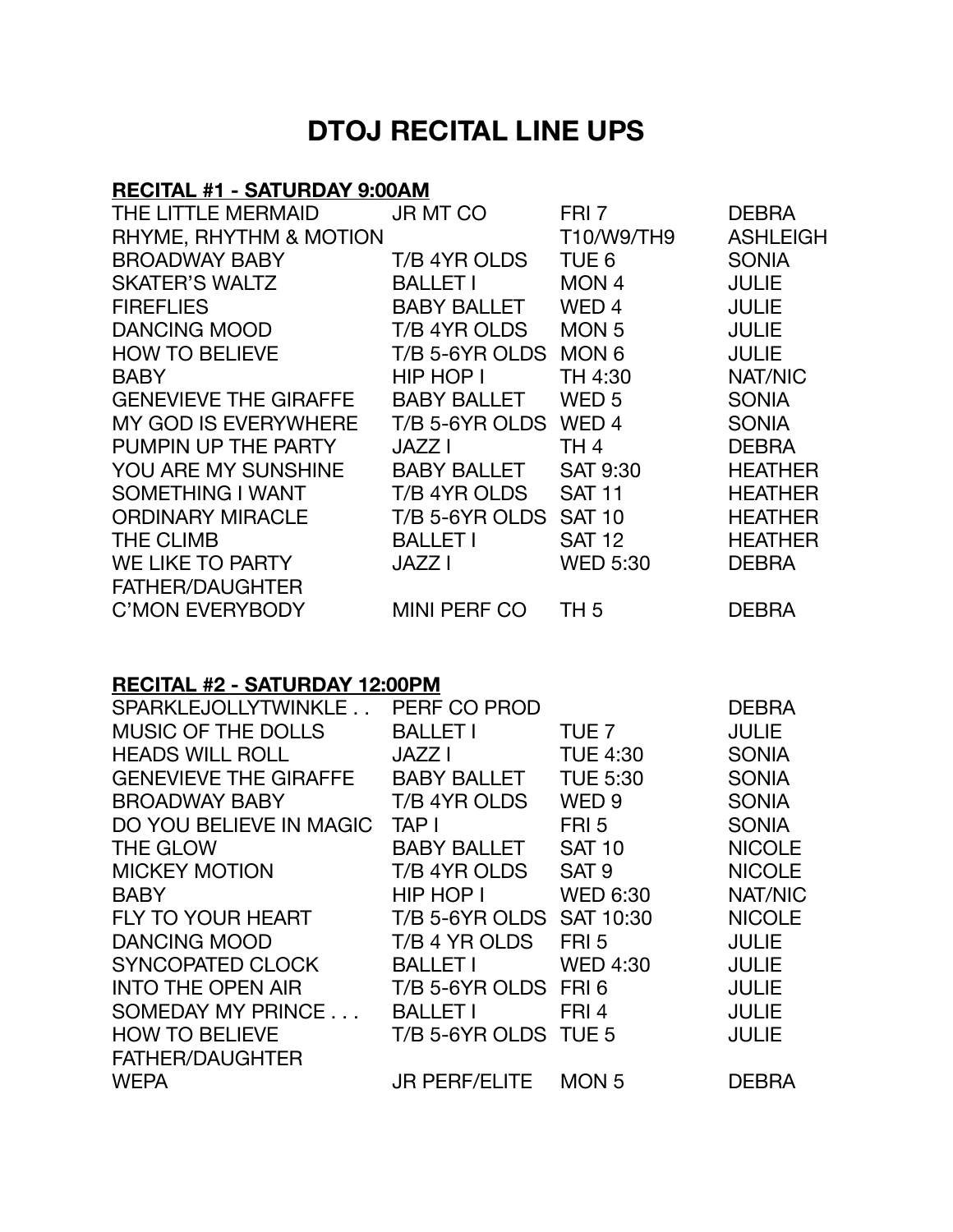## **RECITAL #3 - SATURDAY 3:00PM**

| THE LITTLE MERMAID                  | JR MT CO              | FRI 7            | <b>DEBRA</b>     |
|-------------------------------------|-----------------------|------------------|------------------|
| <b>TIKI TIKI TIKI ROOM</b>          | <b>INT TAP</b>        | <b>WED 6:30</b>  | <b>SONIA</b>     |
| 1, 2 STEP                           | HIP HOP II            | TH 5:30          | NAT/NIC          |
| <b>FUNKY MONKEY</b>                 | <b>ACRO II</b>        | FRI <sub>5</sub> | <b>SAVANNA</b>   |
| <b>WAKA WAKA</b>                    | <b>ACRO II</b>        | TH 4:30          | <b>SAVANNA</b>   |
| <b>GET UP</b>                       | JR HIP HOP            | <b>WED 7:30</b>  | <b>NATALIE</b>   |
| <b>DANSE PRELUDE</b>                | <b>BALLET II</b>      | MON <sub>7</sub> | <b>JULIE</b>     |
| WE GO TOGETHER                      | <b>MUS THEATER I</b>  | <b>WED 4:30</b>  | <b>DEBRA</b>     |
| BETTER WHEN I'M DANCIN              | ACRO I                | FRI <sub>4</sub> | <b>SAVANNA</b>   |
| <b>SING</b>                         | <b>JAZZ III</b>       | FRI 6            | <b>KATRINA</b>   |
| <b>STRUT</b>                        | JAZZ II               | TH 5:30          | <b>KATRINA</b>   |
| GET JIGGY WITH IT                   | JR HH CREW            | <b>MON 6:30</b>  | <b>NATALIE</b>   |
| <b>LE CORSAIRE</b>                  | <b>BALLET IV</b>      | <b>WED 5:30</b>  | <b>JULIE</b>     |
| <b>DAGMAR WALTZ</b>                 | <b>BALLET II</b>      | <b>TUE 4:00</b>  | <b>JULIE</b>     |
| <b>HEAVEN HOP</b>                   | <b>JR PERF CO</b>     |                  | <b>DEBRA</b>     |
| <b>LES SYLPHIDES</b>                | <b>BALLET III</b>     | TUE <sub>6</sub> | <b>JULIE</b>     |
| KEEP BREATHING                      | <b>JR ELITE CO</b>    |                  | <b>ANNIE</b>     |
| <b>UNFORGETTABLE</b>                | <b>LYRICAL I</b>      | FRI <sub>5</sub> | <b>KATRINA</b>   |
| <b>UNDER THE SEA</b>                | ACRO I                | <b>WED 10</b>    | <b>SAVANNA</b>   |
| FATHER/DAUGHTER                     |                       |                  |                  |
| <b>BLACK EYED PEAS</b>              | JR HIP HOP CO         | FRI <sub>7</sub> | <b>NAT/ANNIE</b> |
| <b>RECITAL #4 - SATURDAY 6:00PM</b> |                       |                  |                  |
| <b>COOLEST CATS IN TOWN</b>         | TAP CO                | FRI 7            | <b>SONIA</b>     |
| <b>BILLS</b>                        | JAZZ IV               | <b>MON 7:30</b>  | <b>SHANNON</b>   |
| A SKY FULL OF STARS                 | <b>ACRO III</b>       | FRI <sub>6</sub> | <b>SONIA</b>     |
| I'VE GOT RHYTHM                     | <b>TEEN TAP</b>       | TUE <sub>7</sub> | <b>SONIA</b>     |
| <b>JENNY FROM THE BLOCK</b>         | TEEN HIP HOP          | TH 6:30          | <b>NATALIE</b>   |
| <b>HUSAVIK</b>                      | <b>JR LYRICAL</b>     | <b>TUE 6:30</b>  | <b>KATRINA</b>   |
| <b>FINESSE</b>                      | <b>INT HIP HOP</b>    | <b>MON 5:30</b>  | <b>NATALIE</b>   |
| IN THE SILENCE                      | SR LYRICAL TUE 7:30   |                  | <b>KATRINA</b>   |
| <b>SWING THE MOOD</b>               | ADULT TAP             | TUE 8            | <b>SONIA</b>     |
| <b>BAILAR</b>                       | <b>INT SALSA</b>      | FRI <sub>4</sub> | <b>SONIA</b>     |
| <b>GIRLS</b>                        | THE ELITE CO          |                  | <b>ANNIE</b>     |
| <b>PROMISE</b>                      | <b>TN/SR ELITE CO</b> |                  | <b>DEBRA</b>     |
| <b>JET SET</b>                      | <b>MUS THEATER II</b> | TH 6:30          | <b>DEBRA</b>     |
| LA VIE EN ROSE                      | <b>TEEN BALLET</b>    | TH <sub>8</sub>  | <b>SOPHIE</b>    |
| <b>SUSHI</b>                        | ELITE CO              |                  | <b>ANNIE</b>     |
| 1, 2 STEP                           | HIP HOP II            | MON 4:30         | NAT/NIC          |
| <b>HEY PACHUCO</b>                  | <b>JR TAP</b>         | <b>WED 7:30</b>  | <b>SONIA</b>     |
| <b>FATHER/DAUGHTER</b>              |                       |                  |                  |
| <b>BOUJEE</b>                       | SR HIP HOP CO FRI 8   |                  | <b>NAT/ANNIE</b> |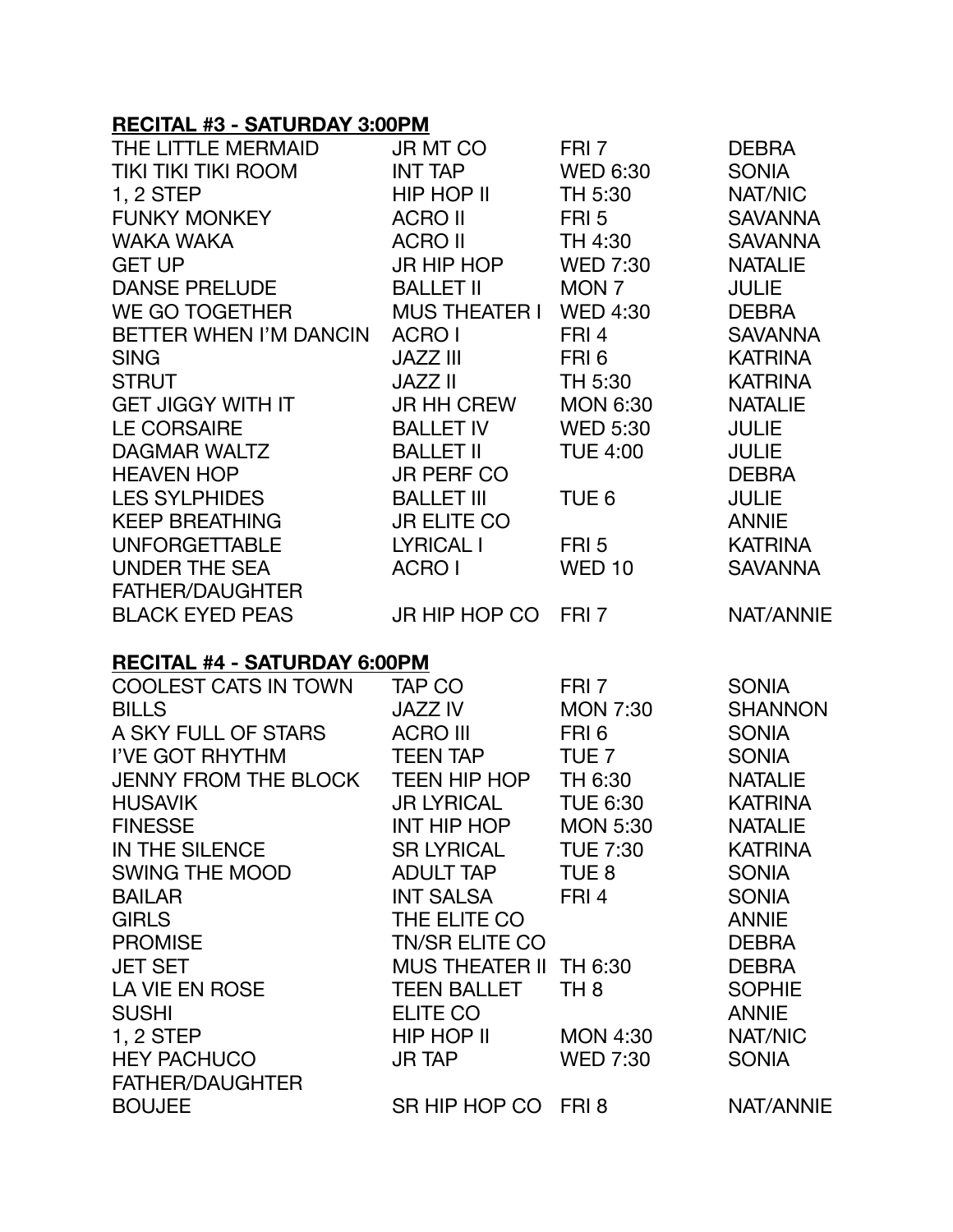#### **RECITAL #5 - SUNDAY 2:00PM**

WINGS AMAIA DEAN VARIATION BREANNA & IRELAND TIPPY TOES MAGGIE ALLEN WAIT A MINUTE JOYOUS/JAKIYA/JOLEE TURN TO STONE LILY SHIRLEY I'M THE GREATEST STAR KENDALL TALLMAN DON'T LET ME BE ... AVA BUZZARD CATCH ME JUJU BLEVINS PAQUITA VARIATION CADANCE BARNES UNDERTOW SAWYER RICHARDS BILLS JAKIYA PAYTON WONDER JOYOUS DONG KISS OF DEATH BRE OTTINGER VARIATION BAILEE & AVA TOXIC **SECURE TO A SECURE TOXIC** IT'S ALL HERE **CHLOE HYATT** LIAR **IRELAND NORRIS** FATHER STRETCH MY . . . AMAIA DEAN IF I HAD MY WAY ADDIE SHULL VARIATION LILY S & CADANCE PULLED SYDNEY LESAN GONE BRE/BAILEE NO MORE I LOVE YOUS ELIZABETH BRINDEL WHINE UP **MAGGIE ALLEN** GET INTO IT **SEEMING THE SEEMING OF SEEMING AROLINE** HOME WITH YOU CAROLINE CUBAS FEEL REAL **CHLOE/AVA/PARIS** IATE LILY SHIRLEY EVERYTHING LILLY TALLMAN SHAKE IT OUT BAILEE OTTINGER THIS YEAR'S LOVE JOLEE WILSON MANIAC AVA BUZZARD AMERICANO JOYOUS DONG COOL GIRL **SECOOL GIRL SECOOL ONEX JORDAN MCINTIRE** ULTRALIGHT BEAM JAKIYA PAYTON IT'S HAPPENING AGAIN SYDNEY LESAN I KNOW YOU CARE LILY BRITT COME TOGETHER JOLEE/AVA COME HOME **EXAMPLE STRUCK BAILEE OTTINGER** DARK EYES CHLOE HYATT LACUNA BRE OTTINGER

SWEET ARCHITECT SAWYER/CADANCE/IRELAND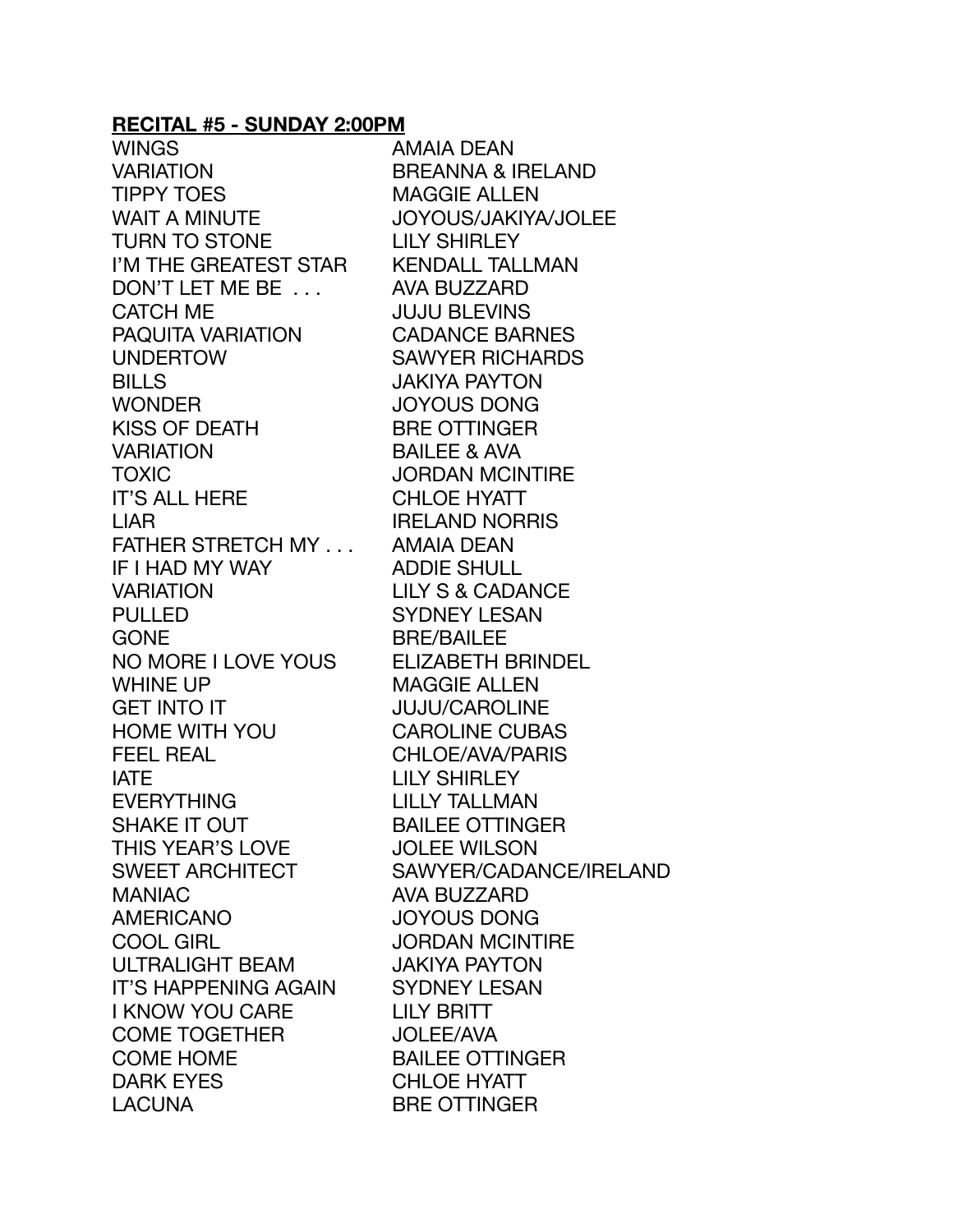| MY TEARS ARE BECOMING PARIS MOORE |                        |
|-----------------------------------|------------------------|
| WHAT A WONDERFUL                  | <b>CADANCE BARNES</b>  |
| <b>NUMB</b>                       | <b>AVA/LILY</b>        |
| <b>OPEN HANDS</b>                 | <b>KENDALL TALLMAN</b> |
| IN MY DAUGHTERS EYES              | <b>MAGGIE ALLEN</b>    |
| <b>MOON</b>                       | <b>AMAIA/LILLY T</b>   |
| <b>WHEN WE'RE OLDER</b>           | <b>BRE/CAROLINE</b>    |

#### **RECITAL #6 - SUNDAY 5:00PM**

HIGH SCHOOL MUSICAL SR MT CO MERMAID PARTY **SALL SETTLES** C'MON EVERYBODY MINI PERF CO PLAY IT AGAIN THE FLITE CO BOOTS TEEN/SR ELITE CO PROMISE TEEN/SR ELITE CO BURNITUP TEEN PERE CO VAI VEDRAI **BEEXING ACRO** CRAZY IN LOVE SR ELITE CO A LITTLE PARTY SM TAP GROUP SUSHI TEEN/SR/THE ELITE CO GET LIKE ME SR HIP HOP CREW SPRINGTIME SPRING SM BALLET GROUP GIRLS **THE ELITE CO** APRES MOING TEEN/SR ELITE CO LET GO TEEN/SR/THE ELITE CO YOUNGER TEEN PERF CO GET JIGGY WITH IT **JR HIP HOP CREW** BRITNEY **ELITE CO PRODUCTION** HEAVEN HOP JR PERF CO GLITTER IN THE AIR TEEN/SR ELITE CO TWIST AND SHOUT NOVA PERE CO LET IT BANG SM HIP HOP GROUP THE ROSE THE ROSE TEEN/SR/THE ELITE CO WEPA JR PERF/ELITE YOUNG MONEY **IR/SR HIP HOP CREW** FORBIDDEN FRUIT SR/ELITE CO KEEP BREATHING **JR ELITE CO** 

SPARKLEJOLLYTWINKLE . . . PERFORMANCE CO PRODUCTION